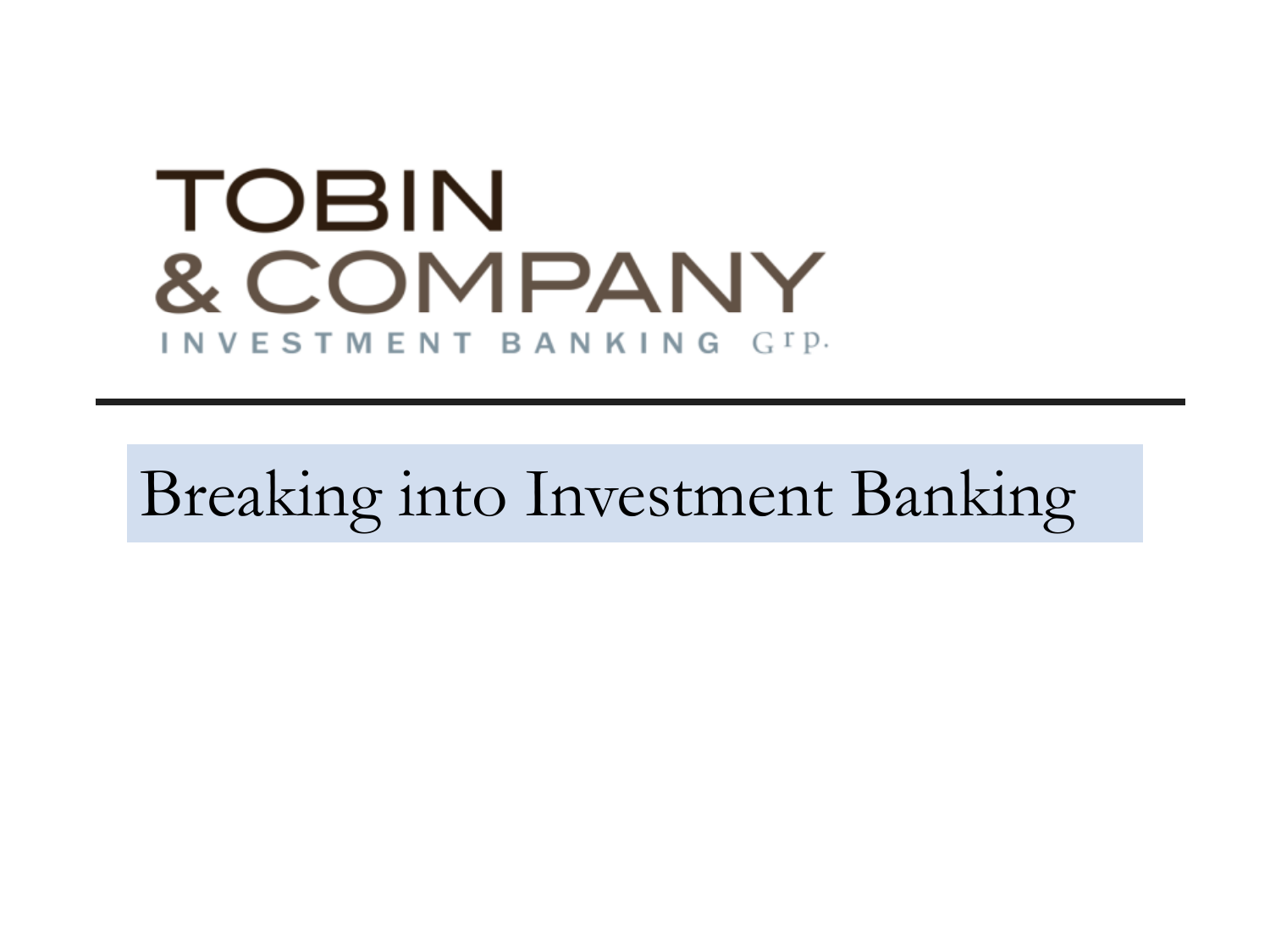#### Table of Contents

|                                                   | <u>Page</u> |
|---------------------------------------------------|-------------|
| <b>Understanding Investment Banking</b>           | 1           |
| What is Investment Banking?                       | 2           |
| Different Services Financial Institutions Provide | 3           |
| <b>Investment Banking Structure</b>               | 4           |
| Being a Successful Investment Banking Analyst     | 5           |
| <b>Breaking Into Investment Banking</b>           | 6           |
| What to do Now                                    |             |
| What is a Target School?                          | 8           |
| Target vs. Non-Target School                      | 9           |
| Selecting a Major and Grades                      | 10          |
| How To Get Involved                               | 11          |
| <b>Work Experience and Internships</b>            | 12          |
| Why You Need Work Experience and Internships      | 13          |
| <b>Investment Banking Interview Preparation</b>   | 14          |
| My Story and Behavioral Questions                 | 15          |
| <b>Technical Questions</b>                        | 16          |
| Interview Nerves and Being On Time                | 17          |
| <b>Job Search</b>                                 | 18          |
| Finding Job Opportunities                         | 19          |
| <b>Contact Information</b>                        | 20          |

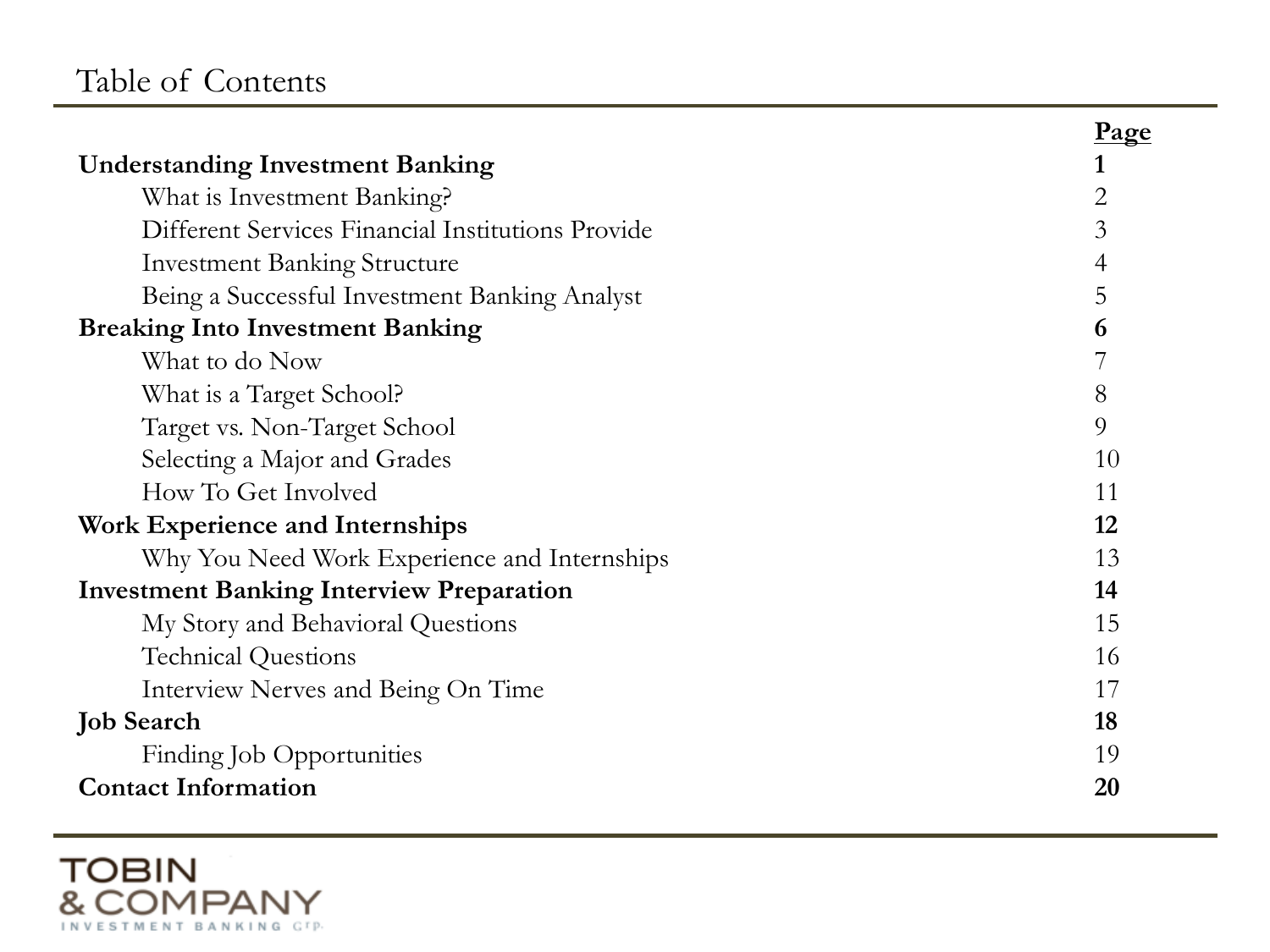## **Understanding Investment Banking**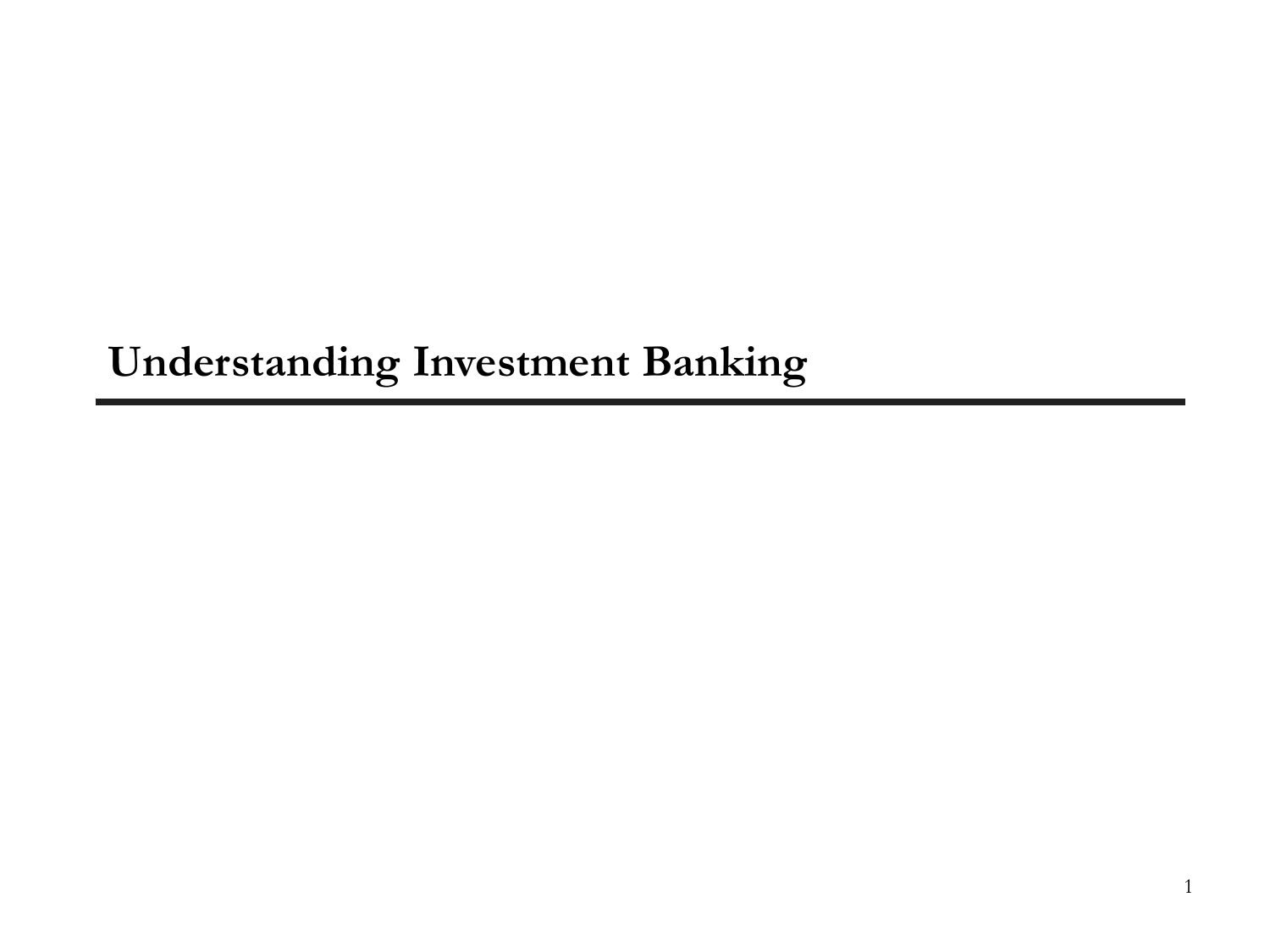#### **Investment Banking**

An **Investment Bank** is a broad term that refers to organizations that do some combination of the

following functions:



Source: Market Business News

Investment Banks act as intermediaries between [investors](https://corporatefinanceinstitute.com/resources/careers/map/buy-side/) (who have money to invest) and [corporations](https://corporatefinanceinstitute.com/resources/careers/map/corporate/) (who require capital to grow and run their businesses)

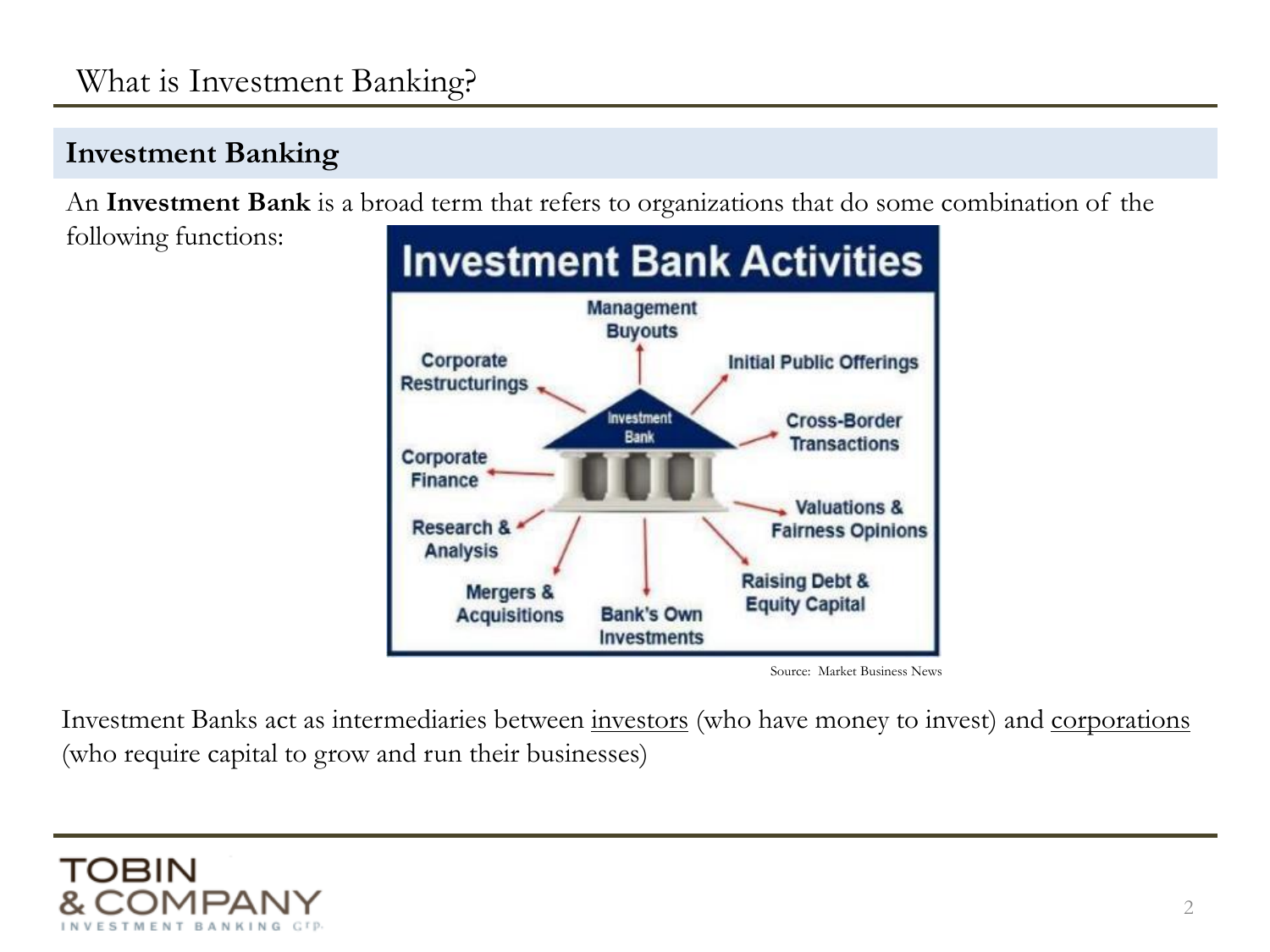#### **Investment Banking**

- o Provide strategic, financial and valuation advisory services
- o Raise capital through the issuance of equity, debt, or hybrid securities
- o Advise companies in merger and acquisition and restructuring deals
- o Offer specialized products and services that satisfy the needs of corporate and government clients

#### **Retail Banking**

- o Maintain checking and savings accounts for businesses and individuals
- o Offer credit and debit card services
- o Provide mortgages and personal loans
- o Insurance
- Fund management

#### **Wealth Management**

- o Retirement Planning
- o Tax Planning
- o Investment Planning
- o Insurance and Liability Management
- o Estate and Legacy Planning

# TOBIN

#### **Corporate Banking**

- o Loans and other credit products
- o Treasury and cash management services for managing the working capital and currency conversion
- o Underwriting services
- o Employer services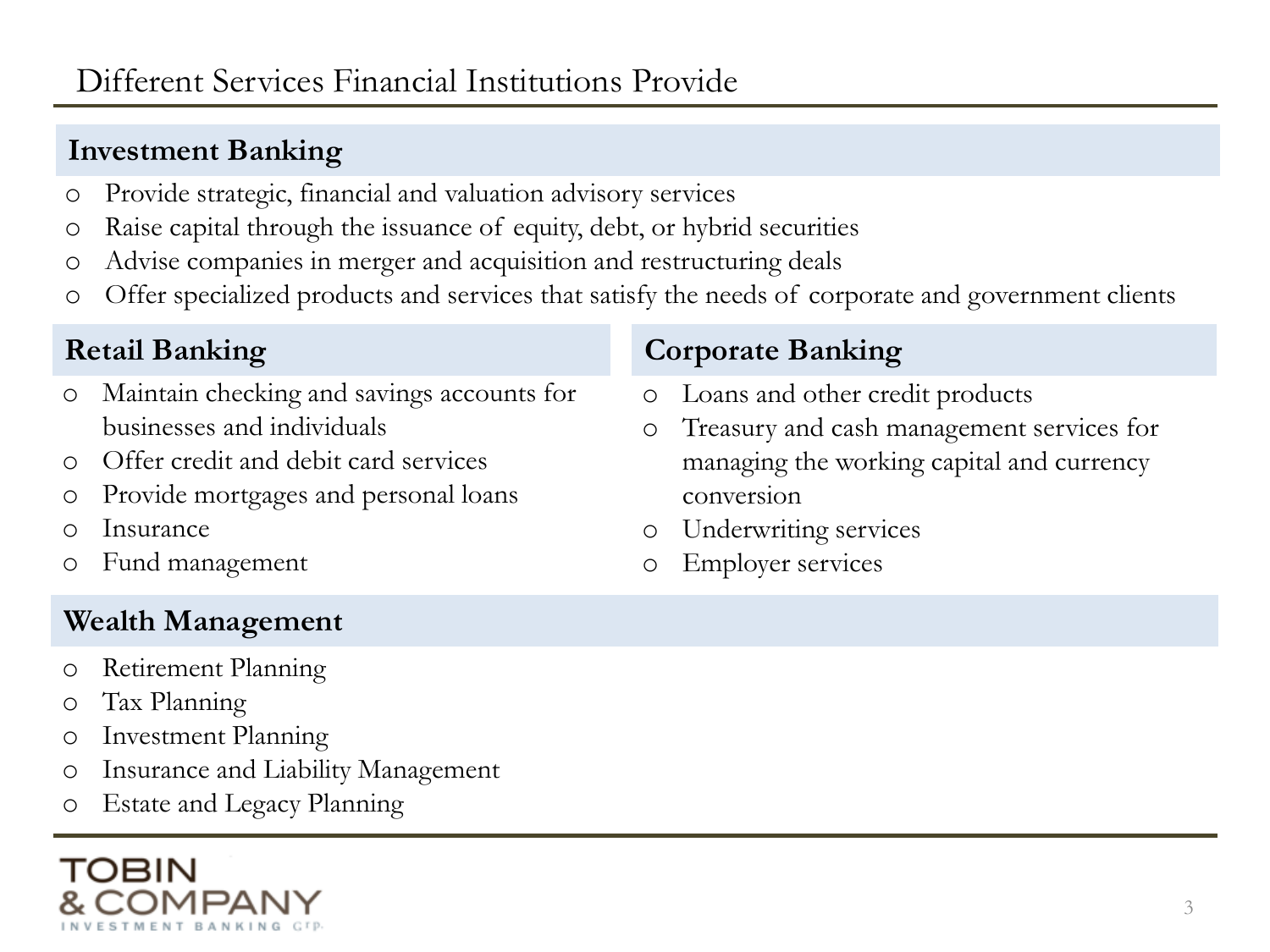#### **Front, Middle and Back Office Roles**

Front Office: High pressure, long hours and generally have the highest salaries (Investment Banking, Sales & Trading and Research)

Middle Office: Usually consists of risk management, financial control, corporate treasury and compliance departments

Back Office: Referred to as 'Operations'; usually are tasked with administrative roles, which play a vital part in overall functioning of the bank

#### **Hierarchy**

- o Head, Vice Chair or another special title
- o Managing Director
- o Director
- o Vice President
- o Associate
- o Analyst
- o Intern

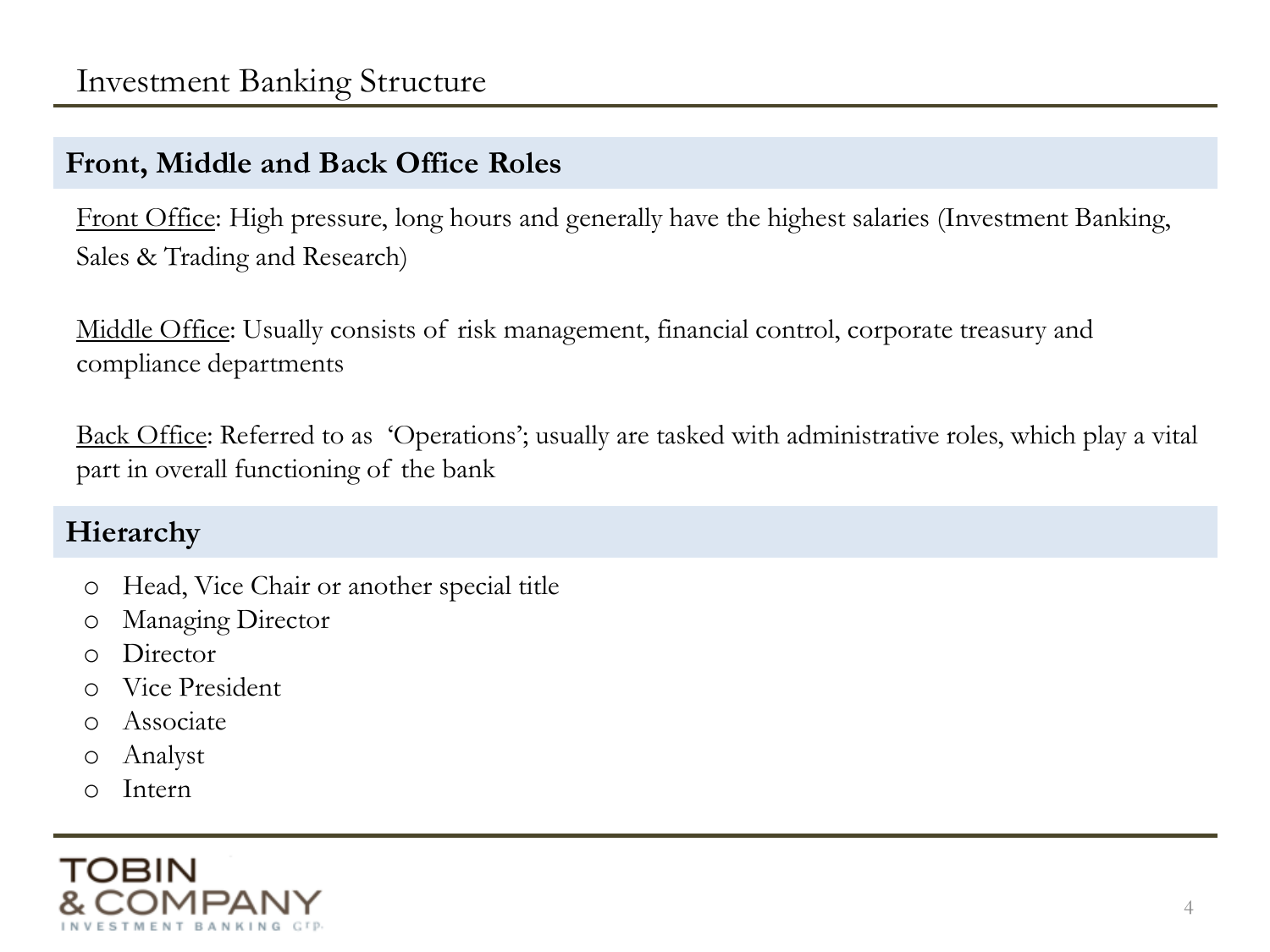#### **Responsibilities**

Includes but not limited to:

- o Creating financial models such as: discounted cash flows, public comparables and transaction comparables.
- o Analyzing financial statements
- o Performing due diligence on various projects and deals
- o Preparing marketing material and pitchbooks for senior bankers
- o Conducting industry research
- o Managing emails and administrative tasks

#### **Required Skills and Qualities**

- o Highly analytical
- o Ability to take initiative
- o Ability to be a good listener and pay close attention to detail
- o Possess the qualities of a self-starter but also the ability to work as a team player
- o Business communication and email/phone etiquette
- o Proficient in Microsoft Office Applications (Excel, Word, PowerPoint and Outlook)

**As you move to more senior positions at an investment bank, your ability to network, communicate and sell becomes more important**

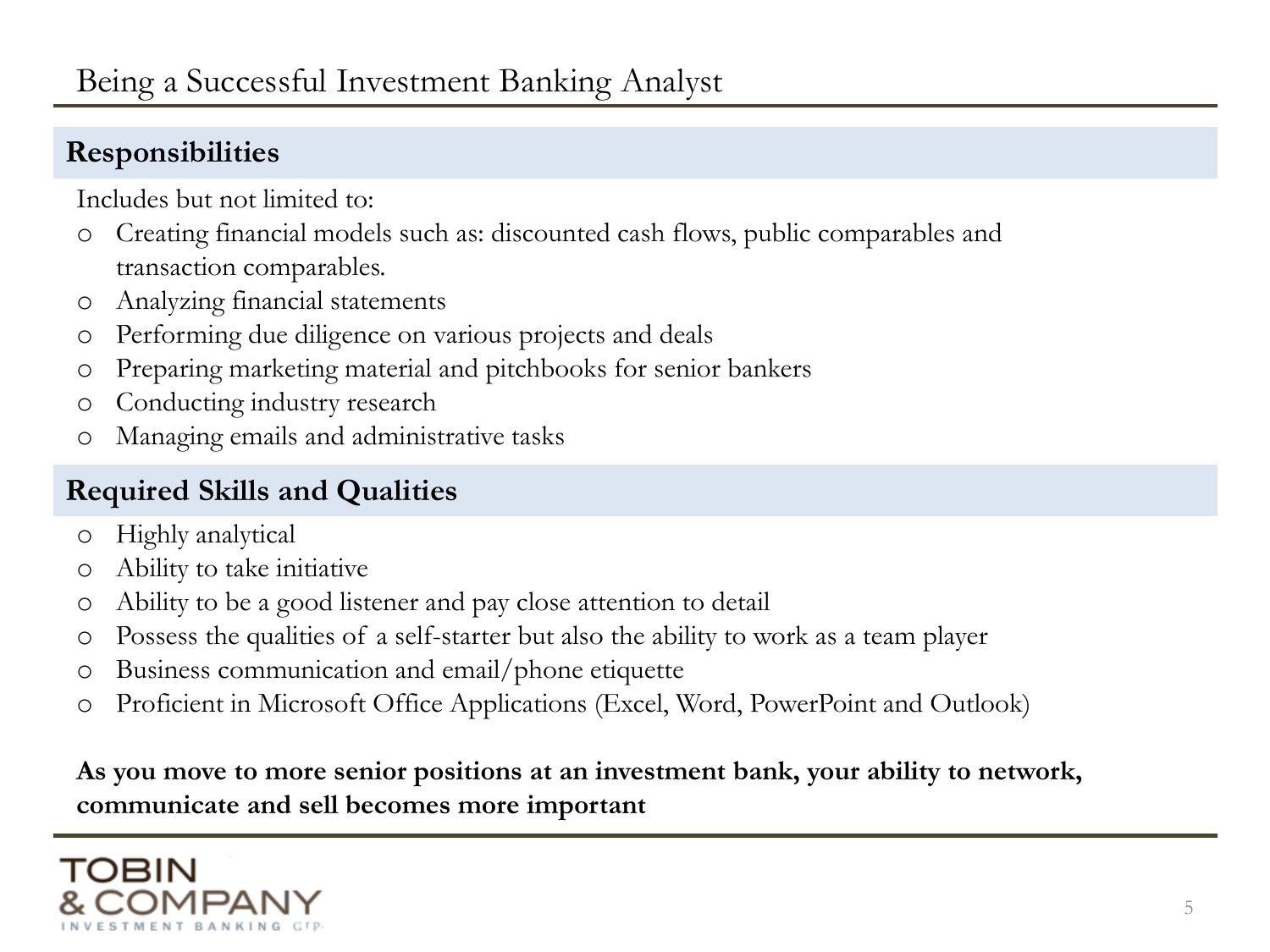# **Breaking into Investment Banking**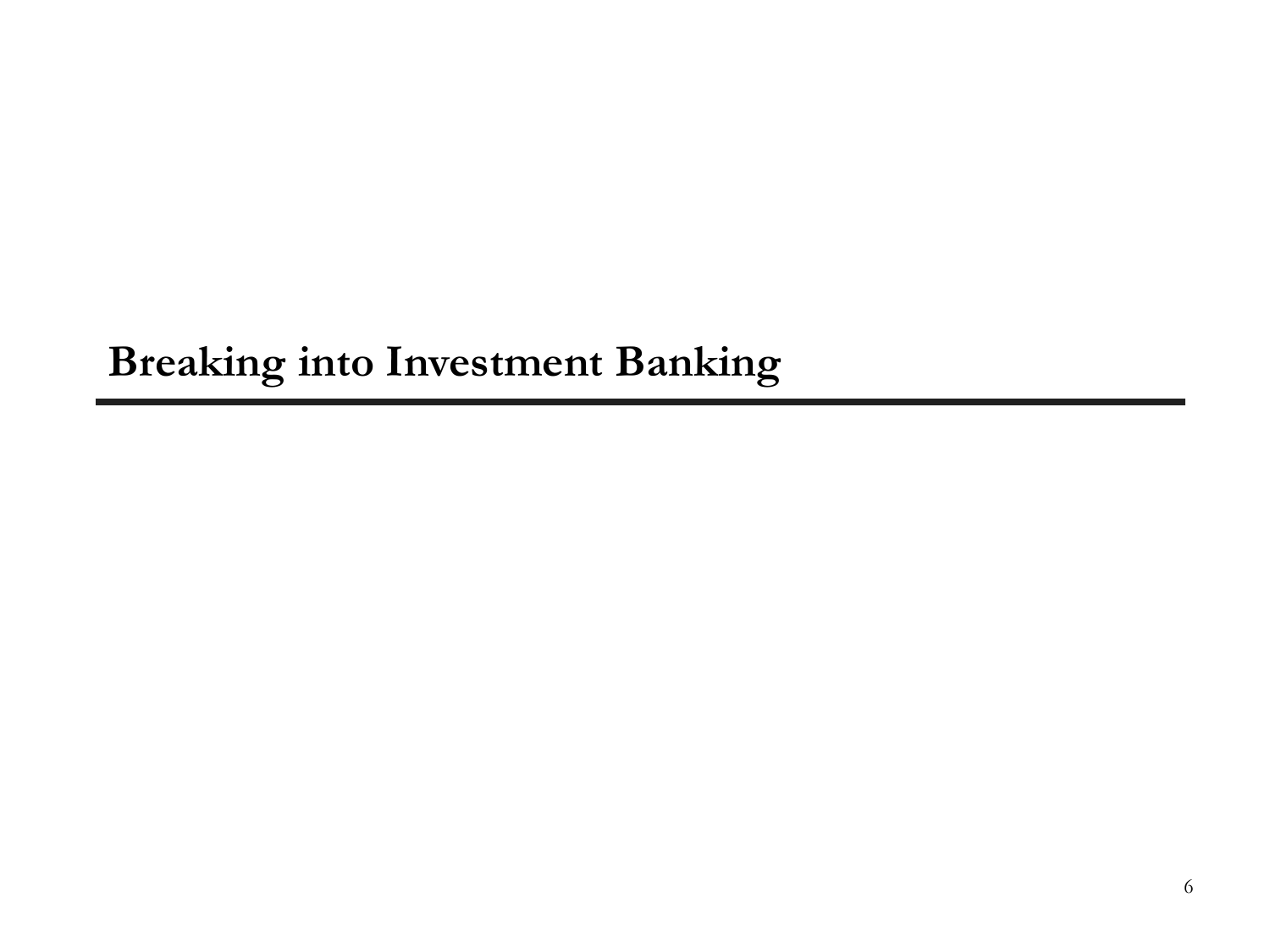#### **Developing your "My Story"**

This is your foundation for breaking into Investment Banking

- o From the very start and throughout your college/professional career you are crafting your story
- o You want whoever you are speaking to be genuinely interested in you and impressed
- o It is extremely important to have a well-crafted, interesting and non-fictional story about life leading up to your decision to pursue Investment Banking

#### **Networking - Start NOW!**

- o Use your friends and family
- o Be resourceful with Alumni Databases and LinkedIn
- o Do research before a call or meeting
- o Ask for informational interviews and show genuine interest in that person before **"Your ask"**
- o "**Your ask**" For advice, introductions or an opportunity to join their firm
- o Follow-up with email or handwritten letters

#### **Most important thing to remember when networking is to demonstrate**:

- Business communication skills
- Email and phone call etiquette

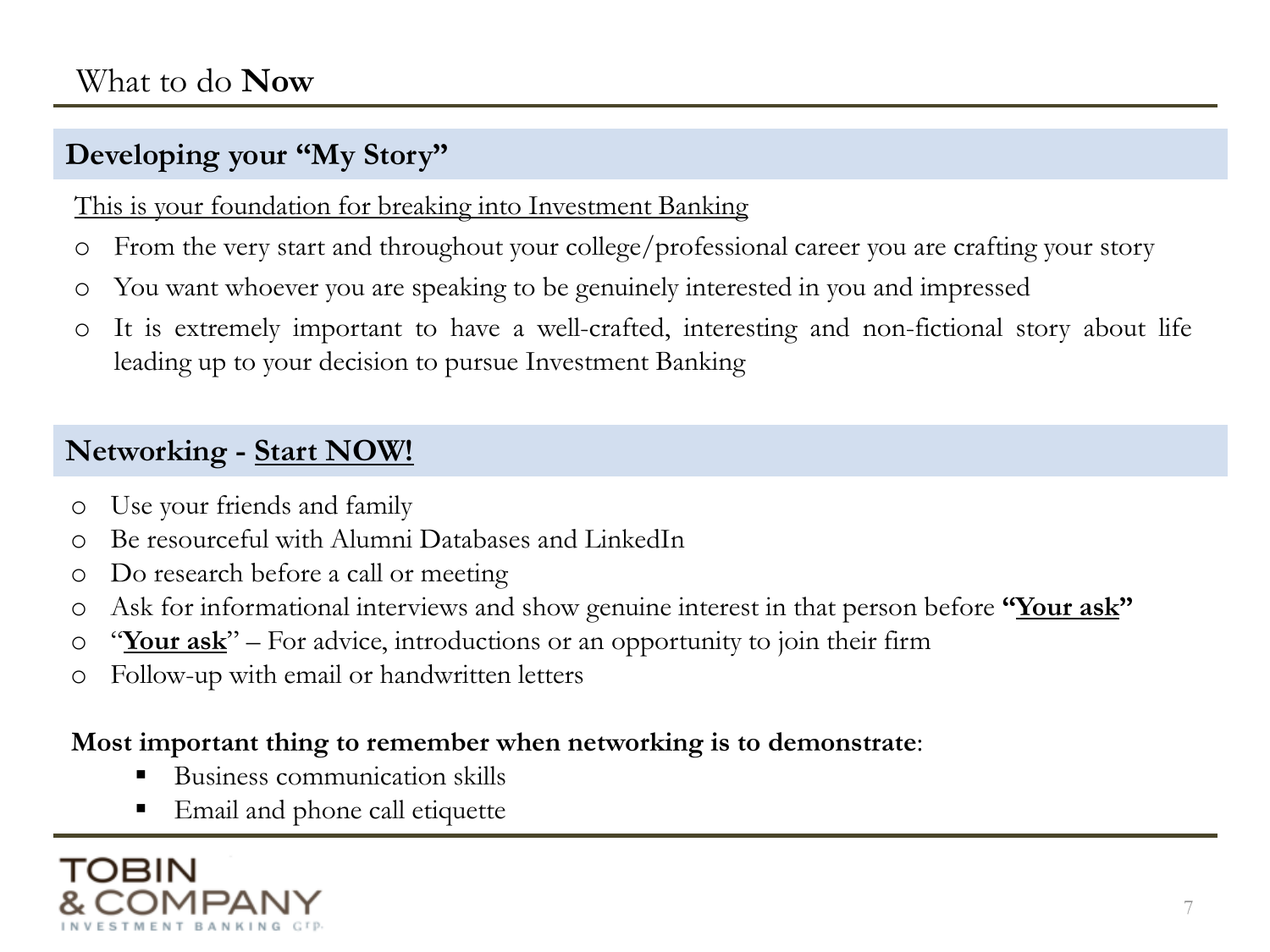#### What is a Target School?

Target Schools are universities that investment banks focus their recruitment for their incoming Analysts. These universities provide informational sessions, networking events and on-campus first round interviews.

#### **List of U.S. Target Schools**

- o Amherst College
- o Bates College
- o Bowdoin College
- o Brown University
- o Colby College
- o Columbia University
- o Cornell University
- o Dartmouth College
- o Duke University
- o Harvard University
- o Middlebury College



- Sorted Alphabetically:  $\circ$  Massachusetts Institute of Technology
	- o Northwestern University
	- o New York University
	- o Princeton University
	- o Stanford University
	- o University of Chicago
	- o University of North Carolina at Chapel Hill
	- o University of Pennsylvania
	- o University of Southern California
	- o University of Texas at Austin
	- o Williams College
	- o Yale University

Source: www.corporatefinanceinstitute.com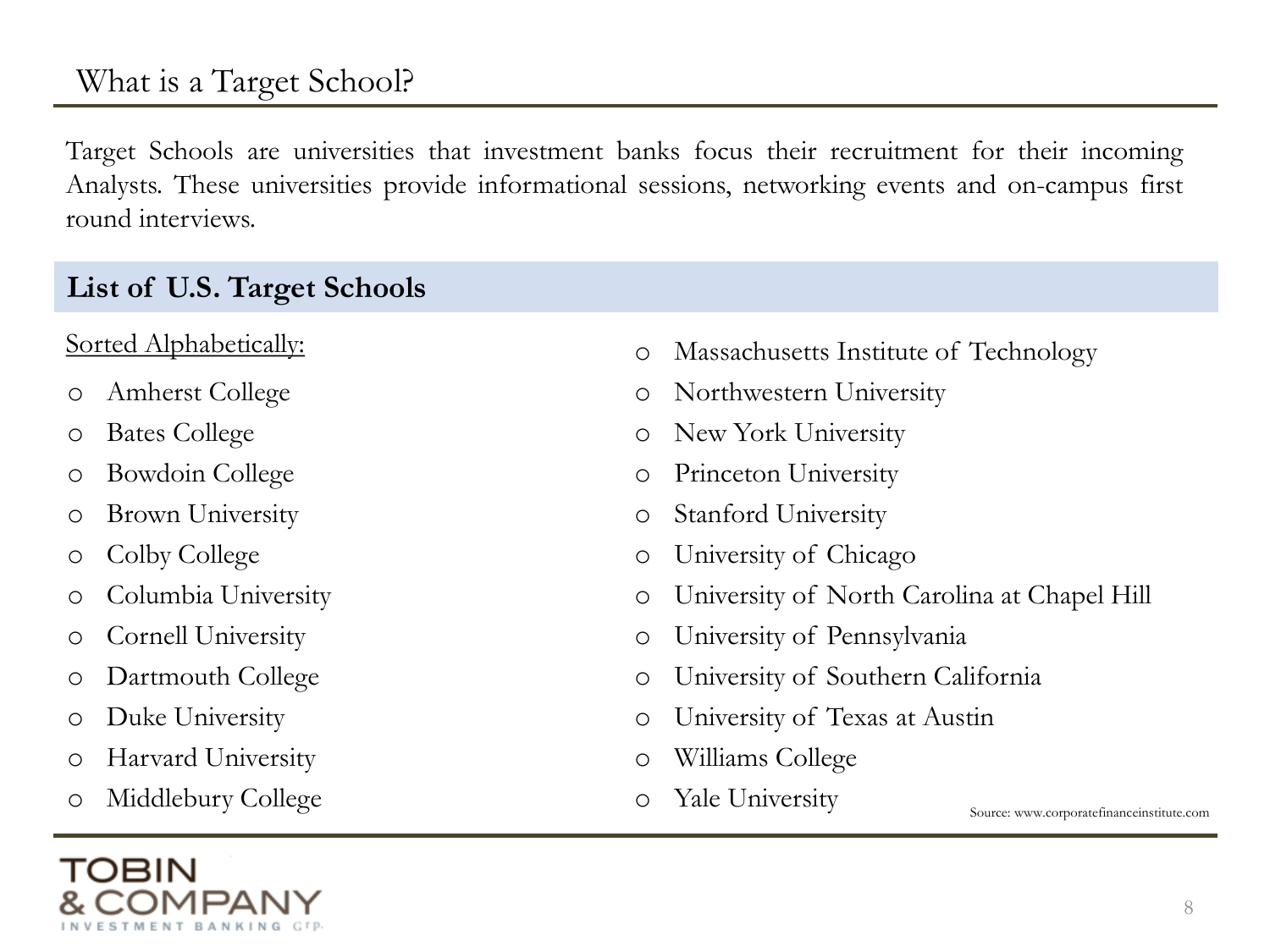#### **Benefits**

#### **Target School:**

- o On-Campus Events & Interviews
- o More than a handful of candidates get invited to "super-day" interviews
- o Recruiting process tends to be expedient

#### **Non-Target:**

o There are none

#### **Bottom-Line**

- o If you're at a Target School that's great
- o If not, you CAN break into investment banking from a Non-Target school, but it will require more dedication and networking

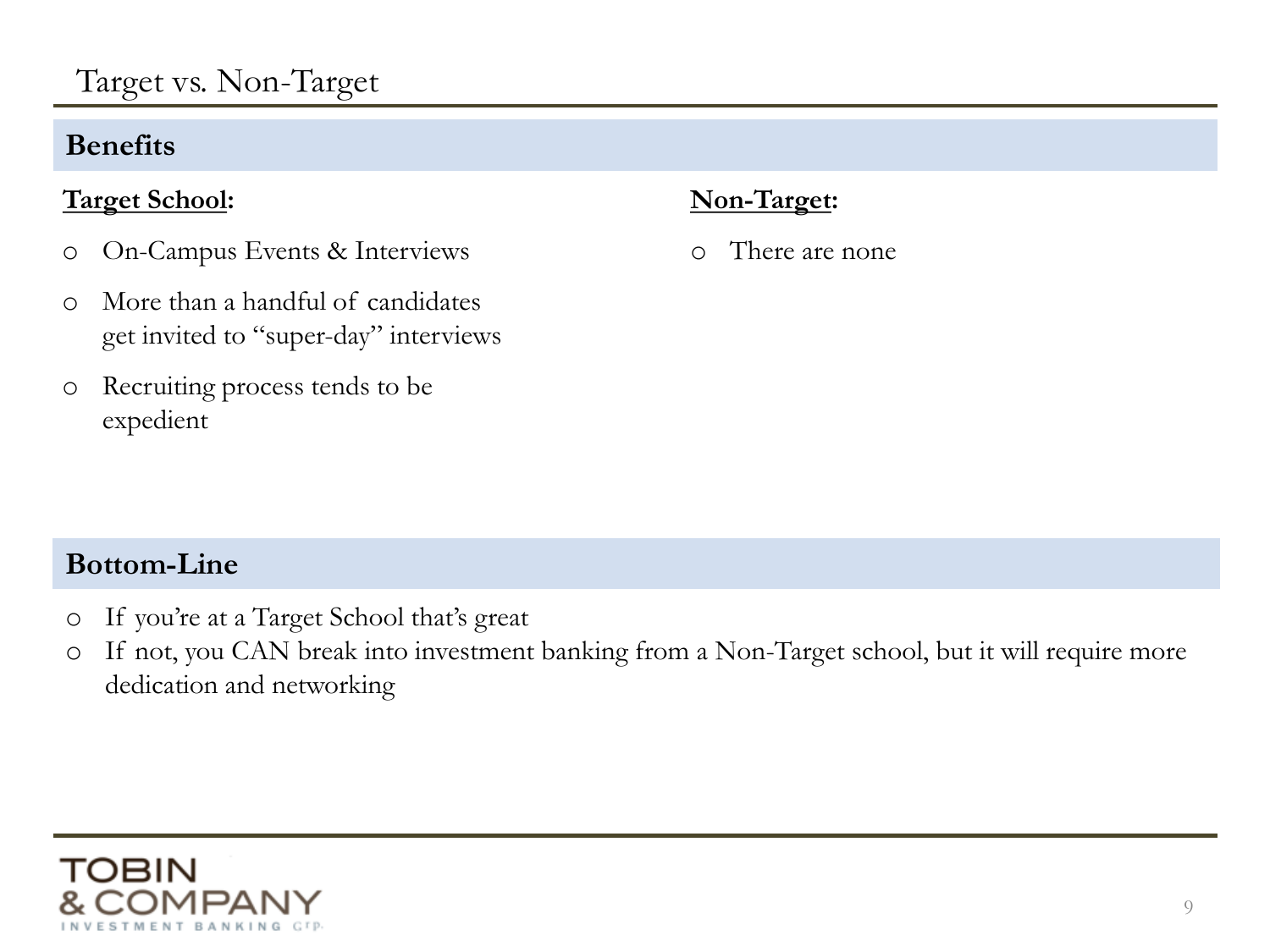#### **Business Related Majors**

These majors will translate well in your career in Investment Banking:

- o Accounting
- o Business Management
- o Economics
- o Finance
- o International Business
- o Supply Chain Management and Logistics

#### **Other Majors**

These majors translate well into finance because they demonstrate your ability to handle technically challenging problems:

- o Chemistry
- o Computer Science
- o Engineering
- o Mathematics
- o Physics



#### **Non-Related Majors**

Non-related related majors are acceptable but:

- You will need to justify your interest in Finance
- Demonstrate ability to learn the technical concepts in your interviews

Such as:

- o Foreign Languages
- o Journalism
- o History
- o Psychology

#### **Grades**

#### **Maintain a high GPA:**

- o Important metric used by Investment Banks to evaluate a candidate.
- o If you have a low GPA then be prepared to explain why and justify.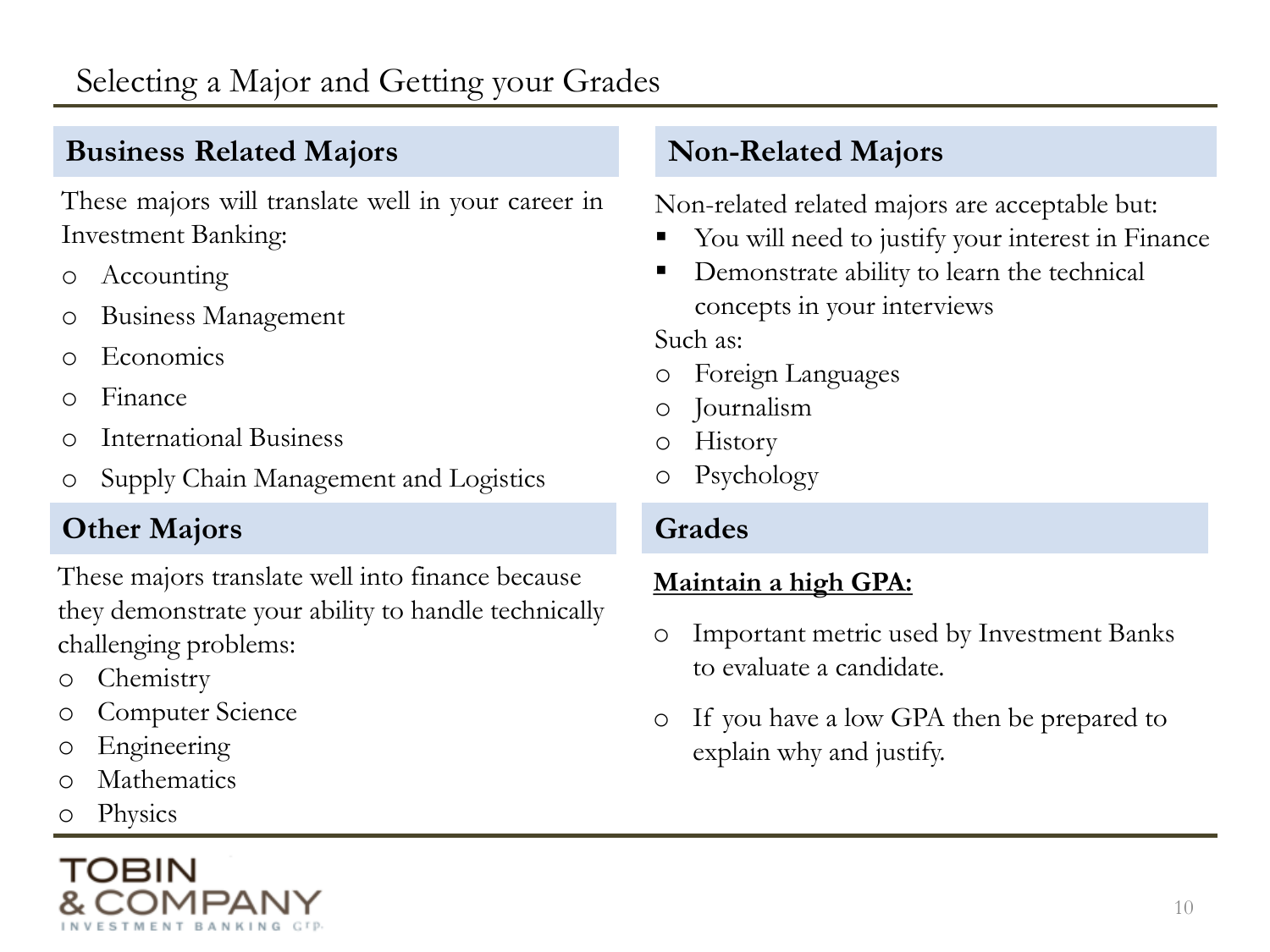#### **Being involved on campus is a great way to:**

- o Build your network
- o Demonstrate social and leaderships skills
- o Express your interests and passions

#### **Clubs**

- o Business or non-business-related clubs
- o Great opportunity to further education and network
- o Hold positions such as:
	- President, Vice President, Treasurer etc.

#### **Social/Greek Organizations**

- o Great opportunity to make friends and network
- o Hold positions such as:
	- President, Vice President, Treasurer etc.

#### **Tutoring/Other On-Campus Services**

- o Tutoring fellow students is a great way to show your willingness to help others
- o Volunteering to participate in other on-campus services shows your time management skills

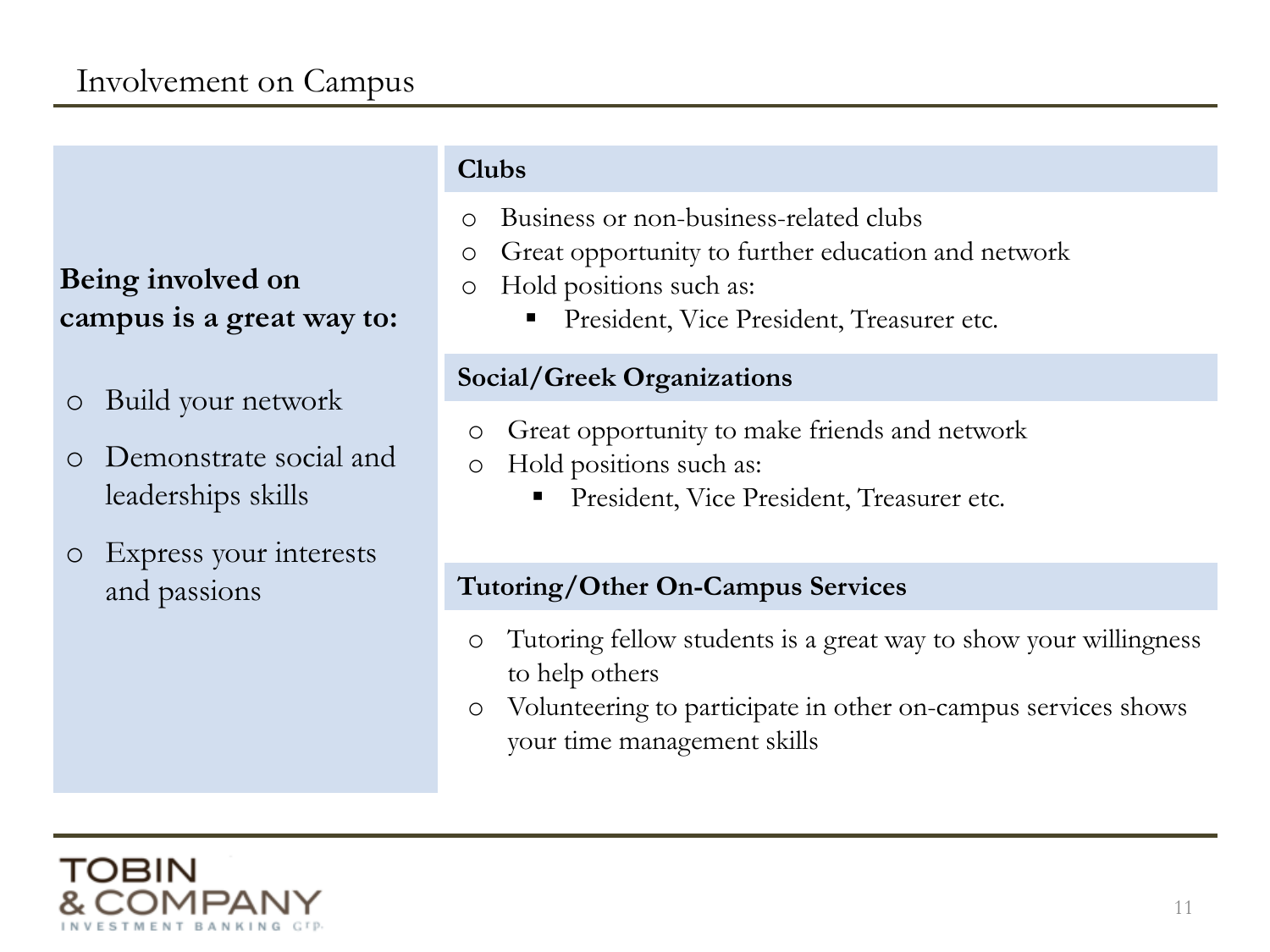### **Work Experience and Internships**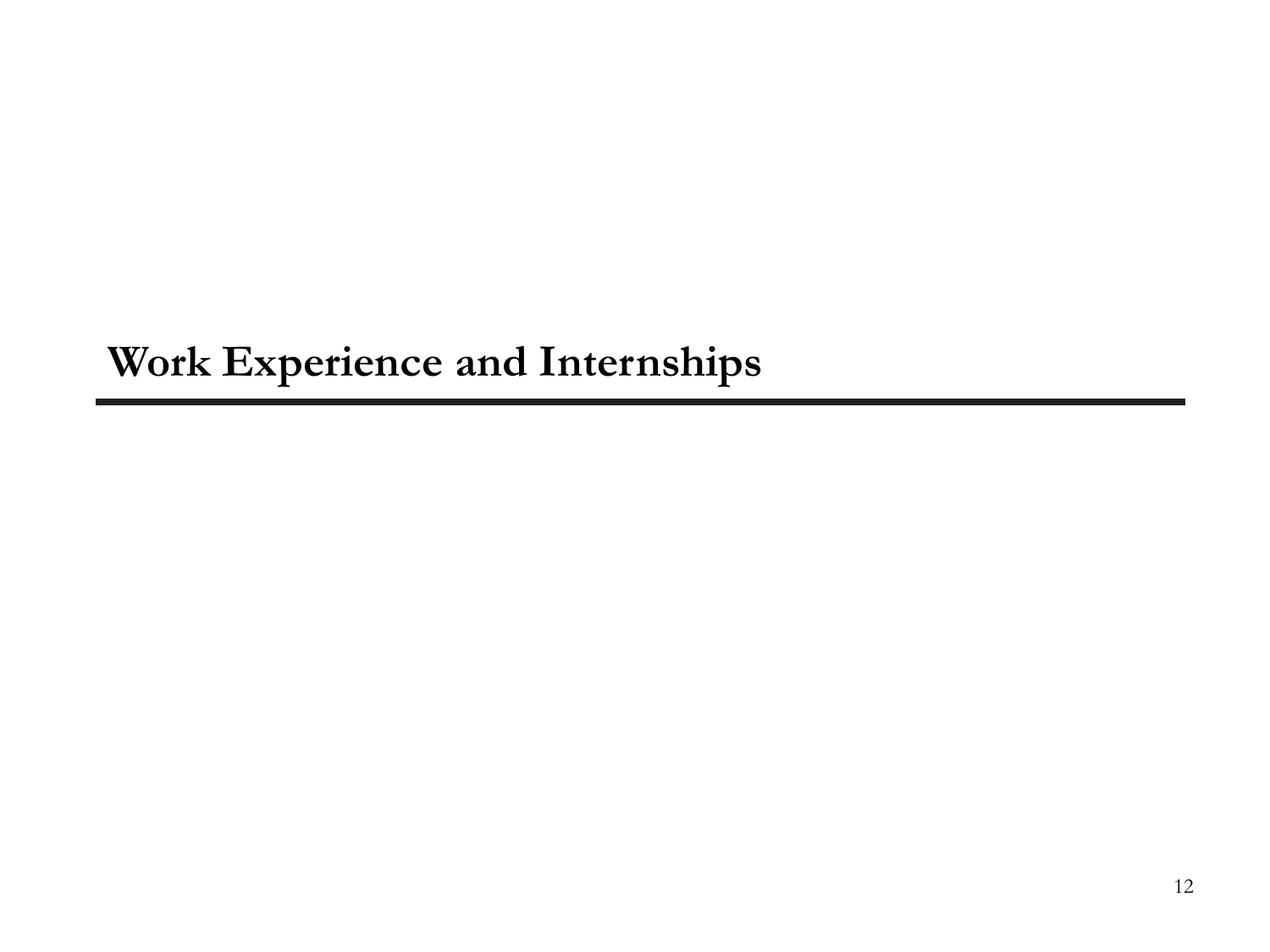#### Why You Need Work Experience and Internships

#### **Work Experience**

It's important to demonstrate your experience working and earning your own money

o This can be any seasonal or part-time job you have worked

#### **Internships**

It's important to have some professional work/internships experience because you:

- o Demonstrate your ability to work in a professional environment
- o Gain experience in a field that interest you and helps you decide if you want to continue pursuing that path

Getting these early internships:

- o Use friends, family and alumni networks
- o Be resourceful online searching through job boards such as: LinkedIn, Glassdoor and Indeed

Make it a priority to get this type of experience because it usually results in full-time offers or **opens doors for your next job**

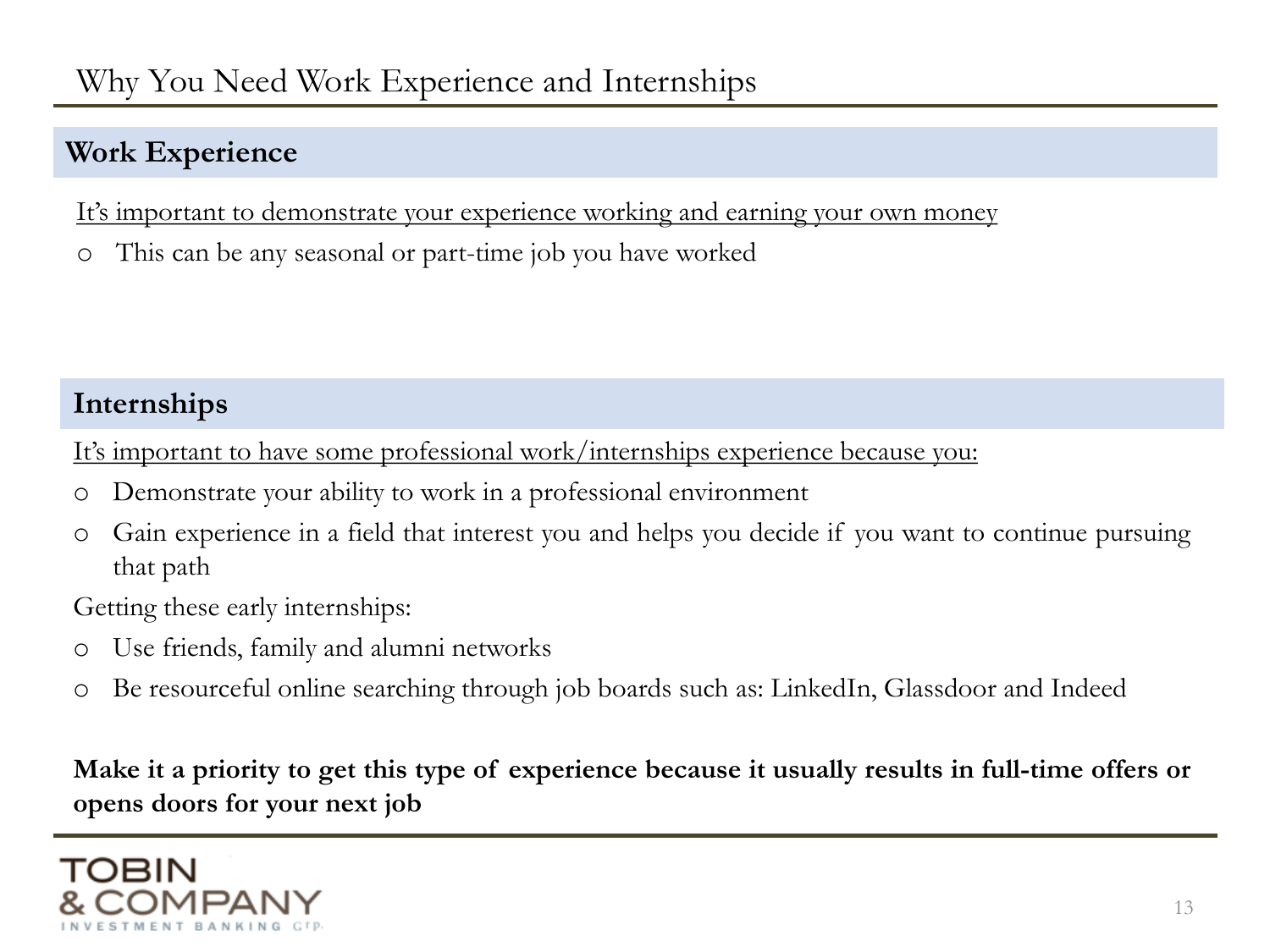# **Investment Banking Interview Preparation**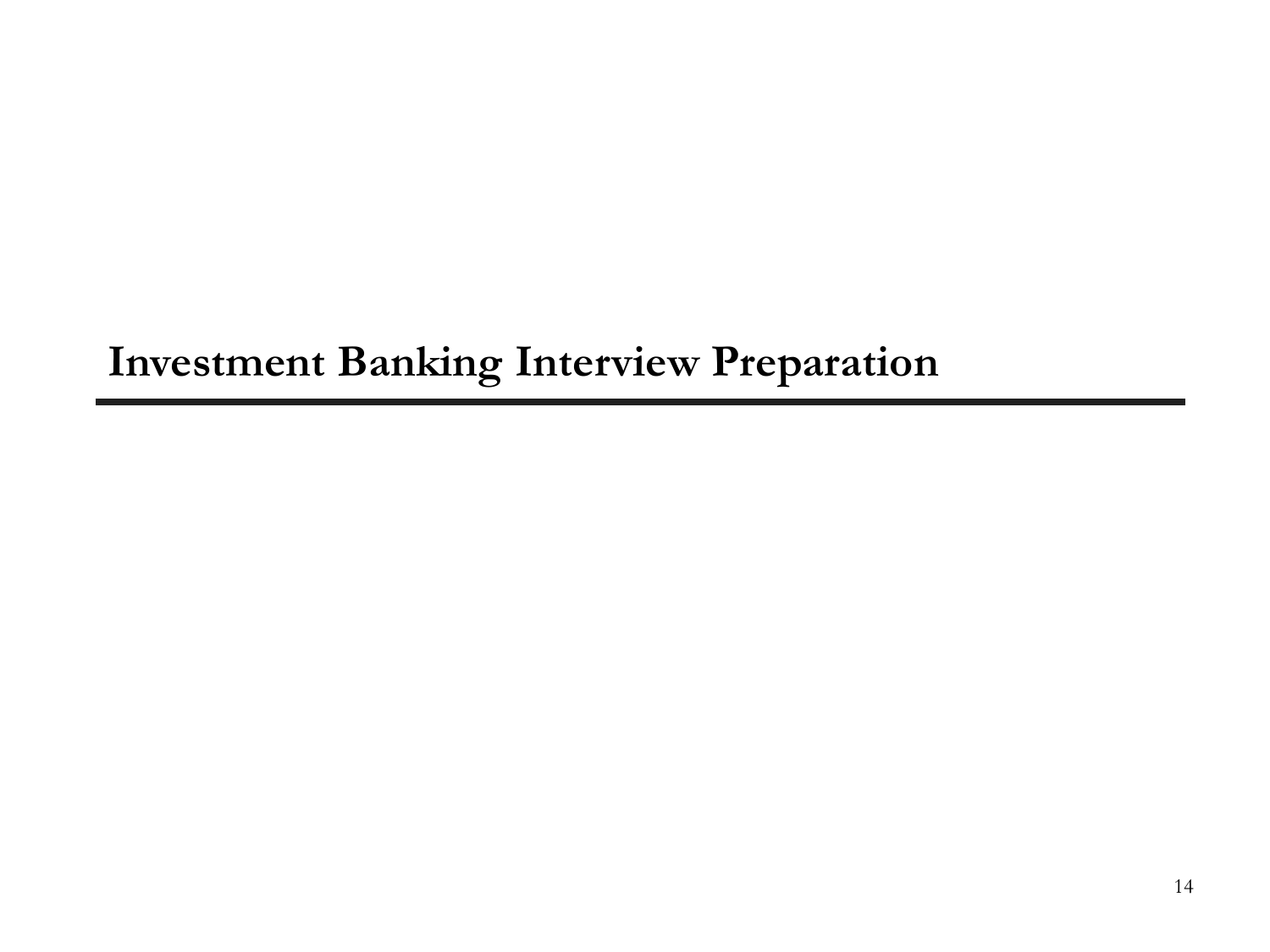#### **First question asked: "Tell me about yourself " or "Walk me through your resume"**

At this point you should have a well-crafted "**My Story**"

Structure Example:

- o **Background** (Such as: where you were raised or School you attended)
- o **Why Finance** (When you first found interest in Finance)
- o **Growing Interest** (Skills and work experience over time to prepare you for this job)
- o **Your Future** (Why you want to work at this firm or group)

Source: www.mergersandinquisitions.com

#### **Behavioral Questions**

The best way to prepare is to familiarize yourself with common questions found online and to use the **STAR** method when answering:

**S**ituation: Introduce the situation to the employer and set the context

**T**ask: Describe the task you had to complete, including expectations and challenges

**A**ction: Explain what you did, and how you did it

**R**esults: Explain the results of your efforts, with accomplishments, rewards and impact

**These questions are asked to determine who you are, how you operate and if you'll be a good addition to the team**

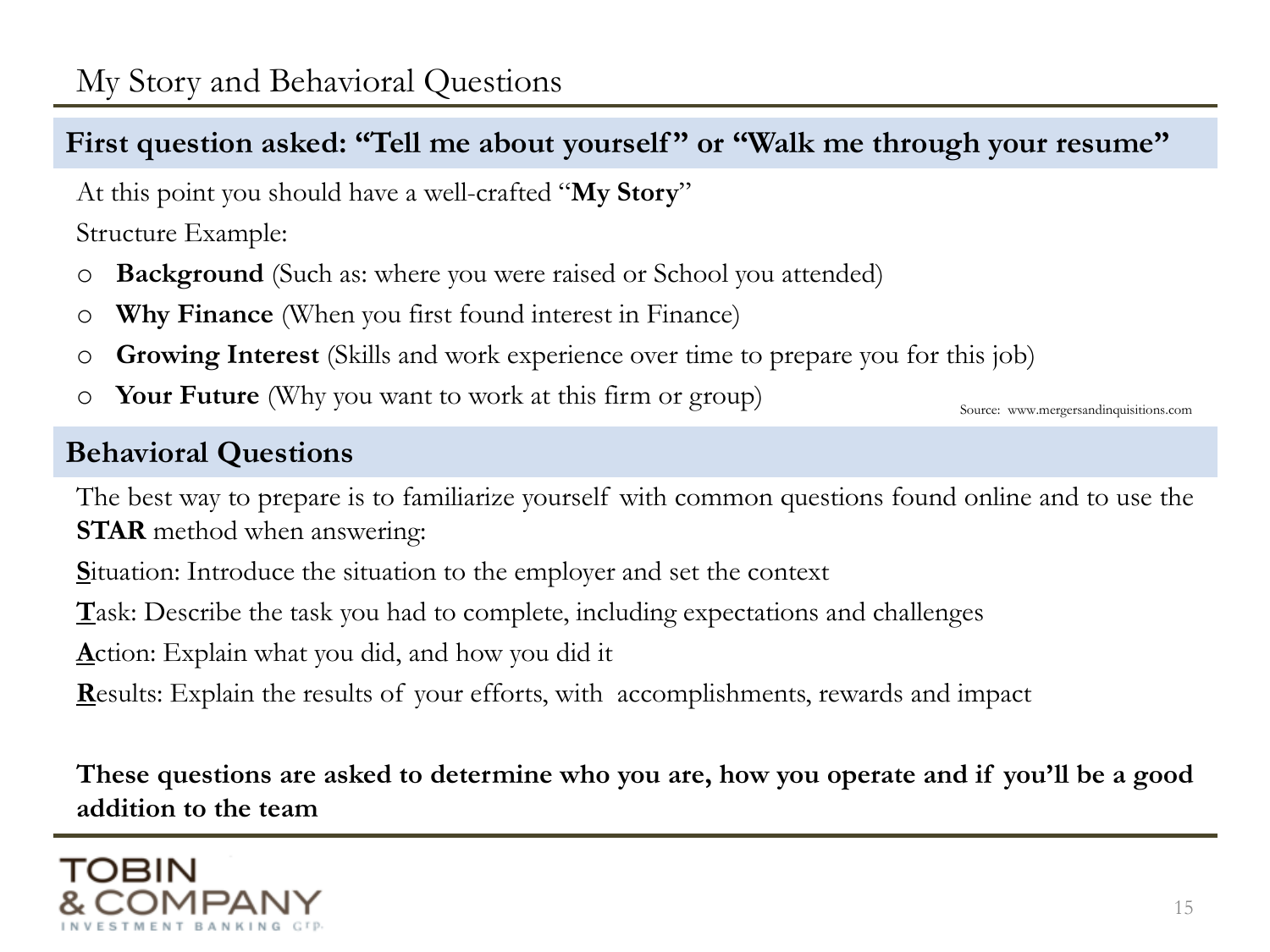- o Unlike behavioral questions, there are wrong answers for technical questions
- o So the best thing to do is to use all your available resources to educate yourself

#### **University Library and Textbooks**

- Use your University Library to research and read books on:
	- Accounting, Finance, Economics and Valuation
- o Purchase or rent books online if they aren't available at your University Library
	- Recommendation:

*Investment Banking: Valuation, Leveraged Buyouts, and Mergers and Acquisitions* by Joshua Rosenbaum and Joshua Pearl

#### **Online Financial Modeling Courses**

Understanding financial modeling will give you an advantage as a first-year analyst and in interviews Complete courses such as:

- Breaking Into Wall Street (breaking intowallstreet.com)
	-
- 
- 
- 
- 
- o Wall Street Prep (wallstreetprep.com)
- o Training The Street (trainingthestreet.com)
	- Udemy (udemy.com)
	- Coursera (coursera.org)

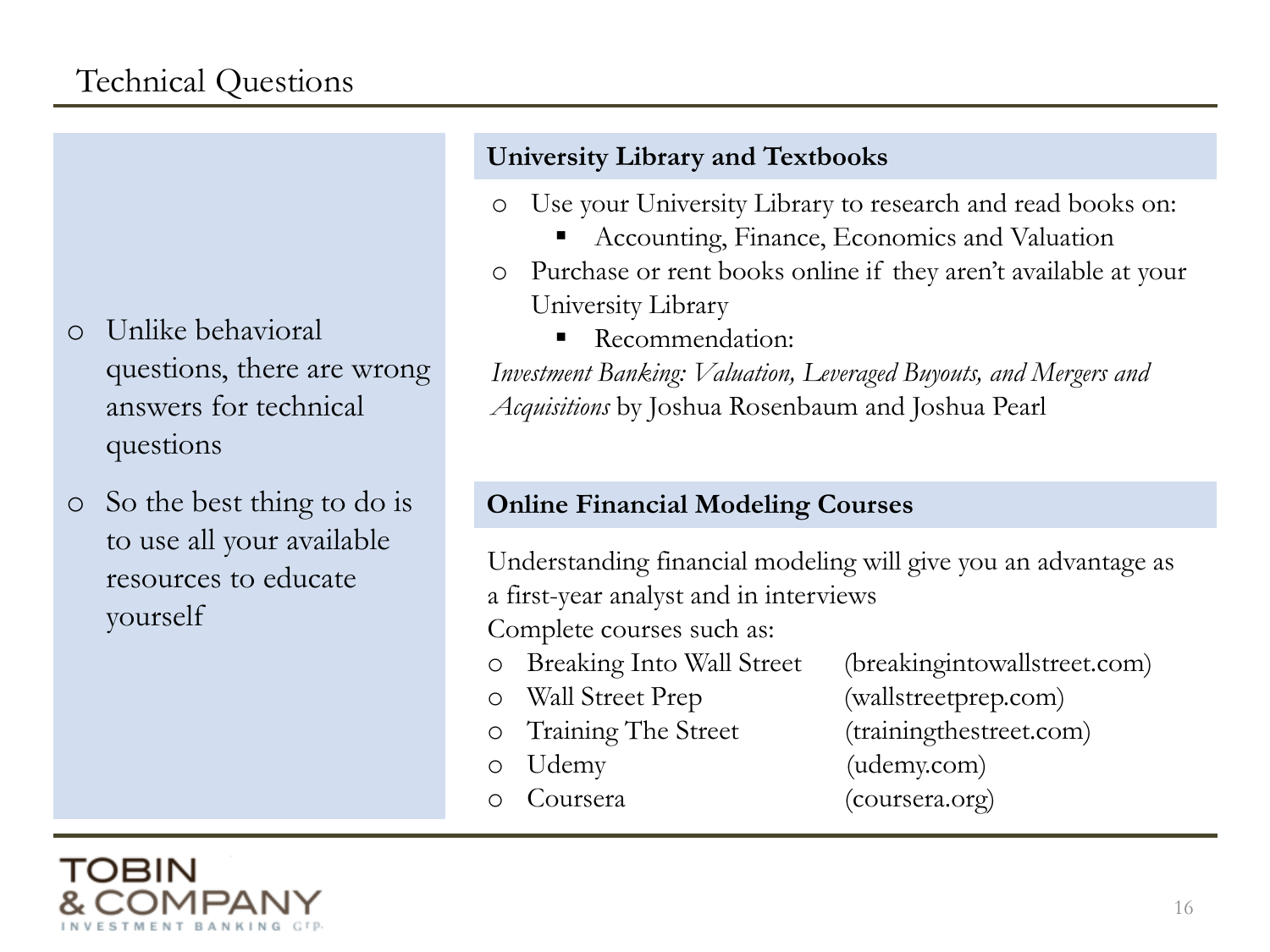#### **Mock Interviews**

- o Mock interviews are a great way to practice your interviewing skills and help you manage your nerves answering questions
- o You can ask a peer, friend or family member to give you the mock interview
- o Try to remember that the person interviewing you was once in the same position as you

#### **Recruitment Window**

Most investment banks have certain "recruitment windows" in which they recruit for their incoming analyst class. It's important to be aware of when this starts and to be on time

- If you're not sure when recruitment starts, look on the company's website
- o Still unable to find the recruitment window?
	- Ask Human Resources or the professionals you're networking with from the firm that interest you

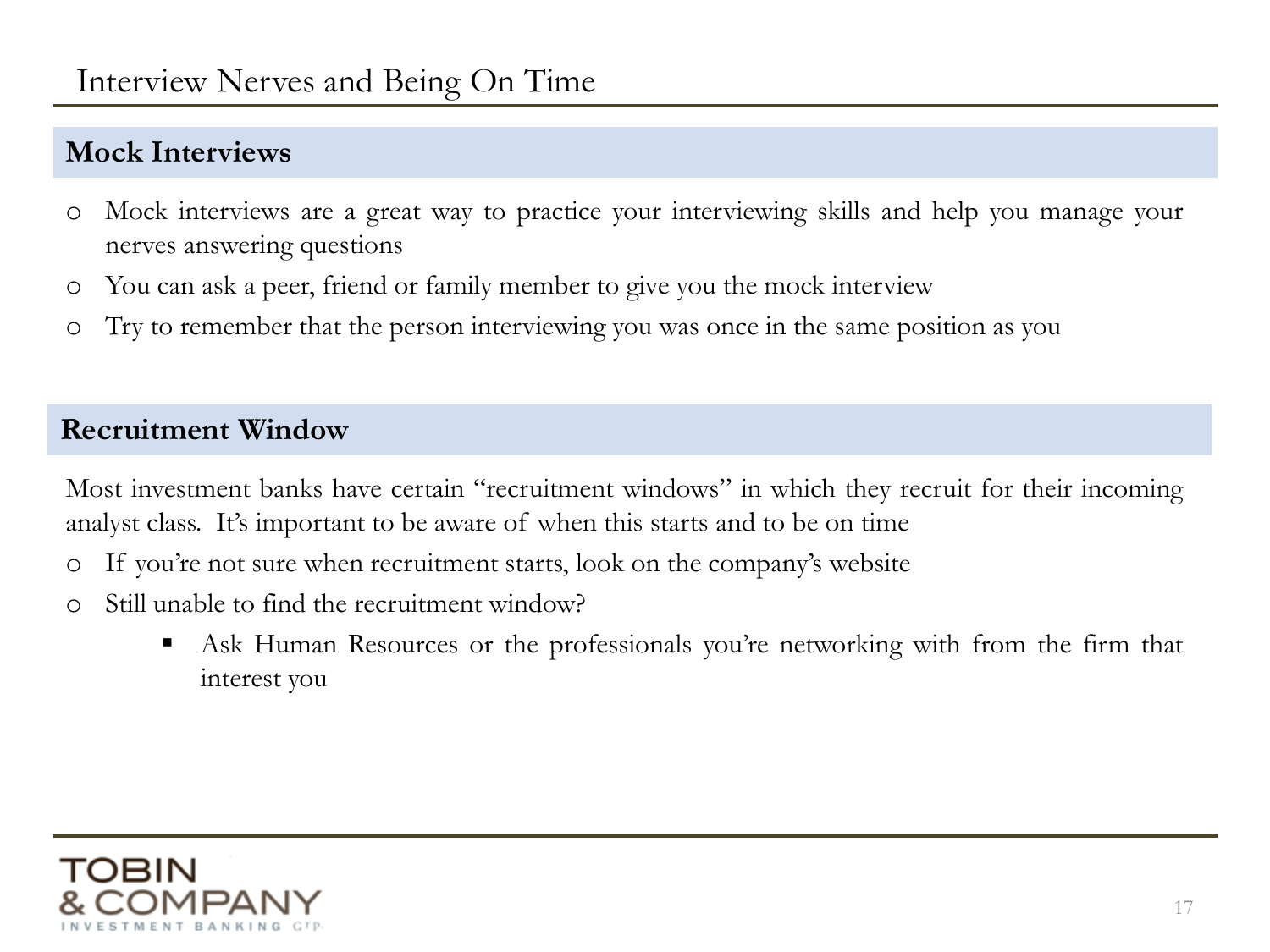# **Job Search**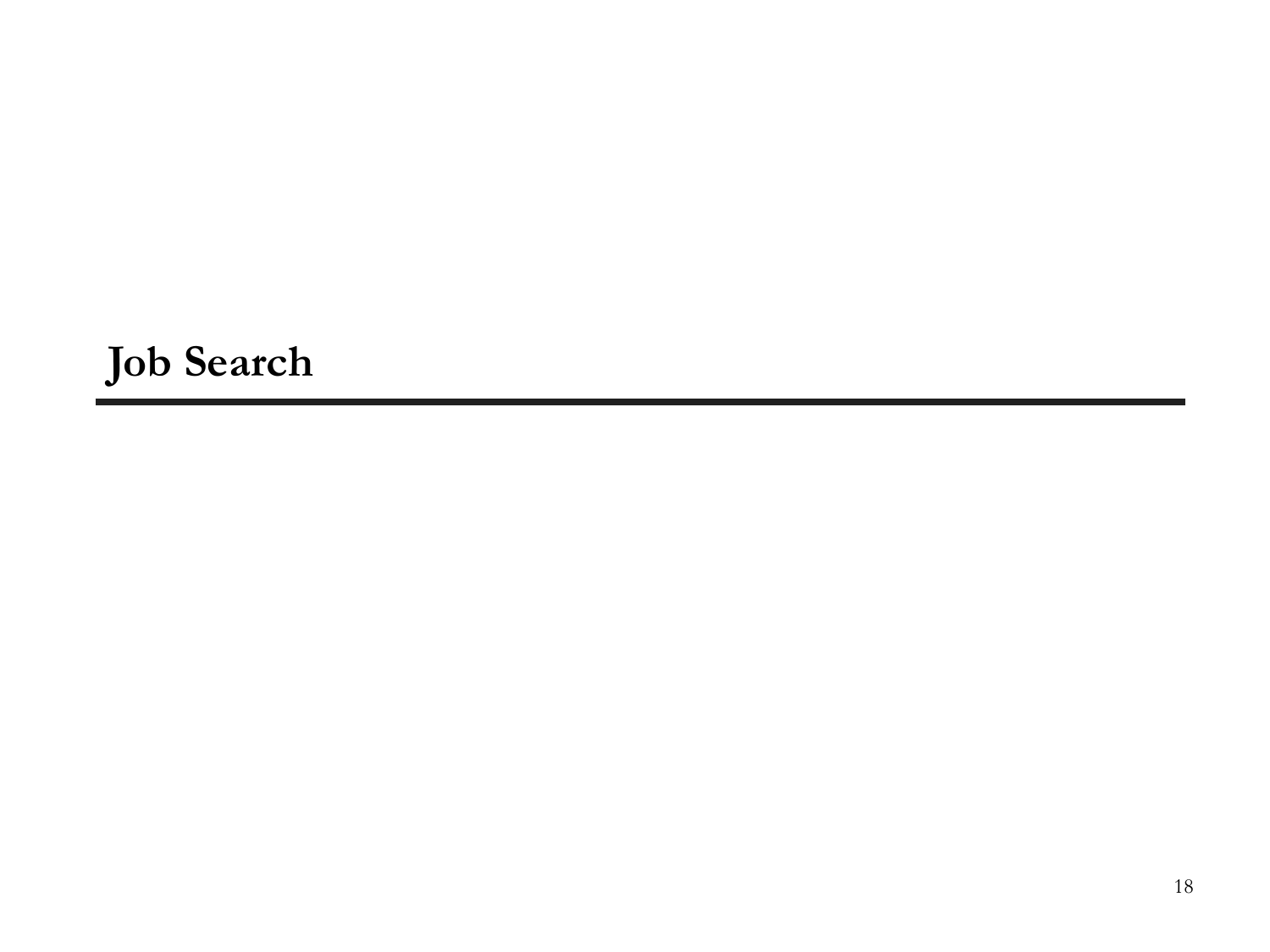### Finding Job Opportunities

- o First you should look on the company website for Career Opportunities.
	- Job openings
	- Internship programs
	- Recruitment information
	- **Application Portals**

If you can't find these things, contact the Human Resources Department and ask for information.

- o Go on LinkedIn to find analyst and set up informational interviews.
	- During the call ask about recruitment at their firm.
- o Use friends, family and alumni networks
- o Lastly, be resourceful online searching through job boards such as: LinkedIn, Glassdoor and Indeed